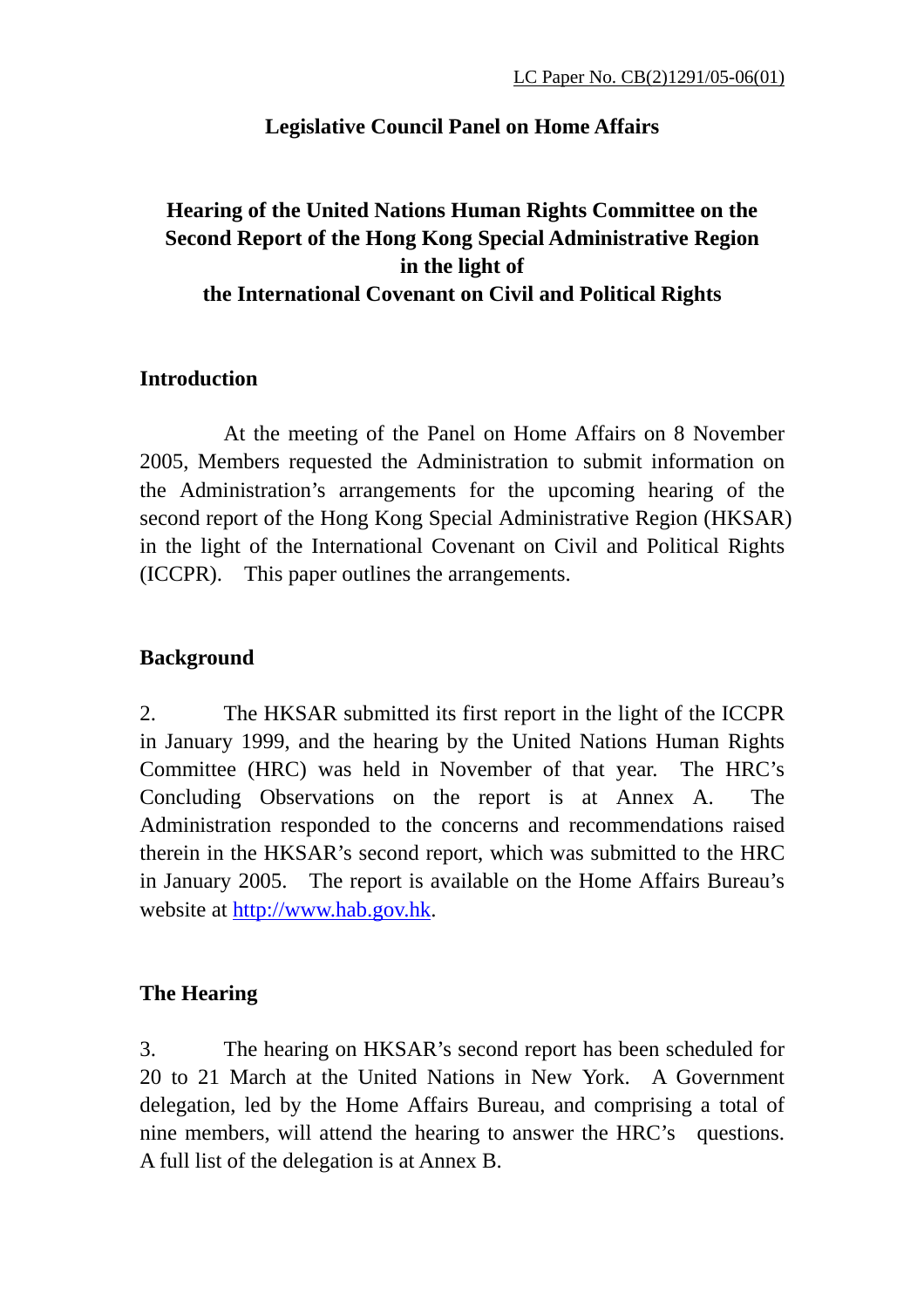4. We understand that the HRC will focus on the list of issues published in December 2005 (copy at Annex C). The Administration has compiled a response to the list. We will publish our response to the list of issues as soon as the HRC has received it.

**Home Affairs Bureau March 2006**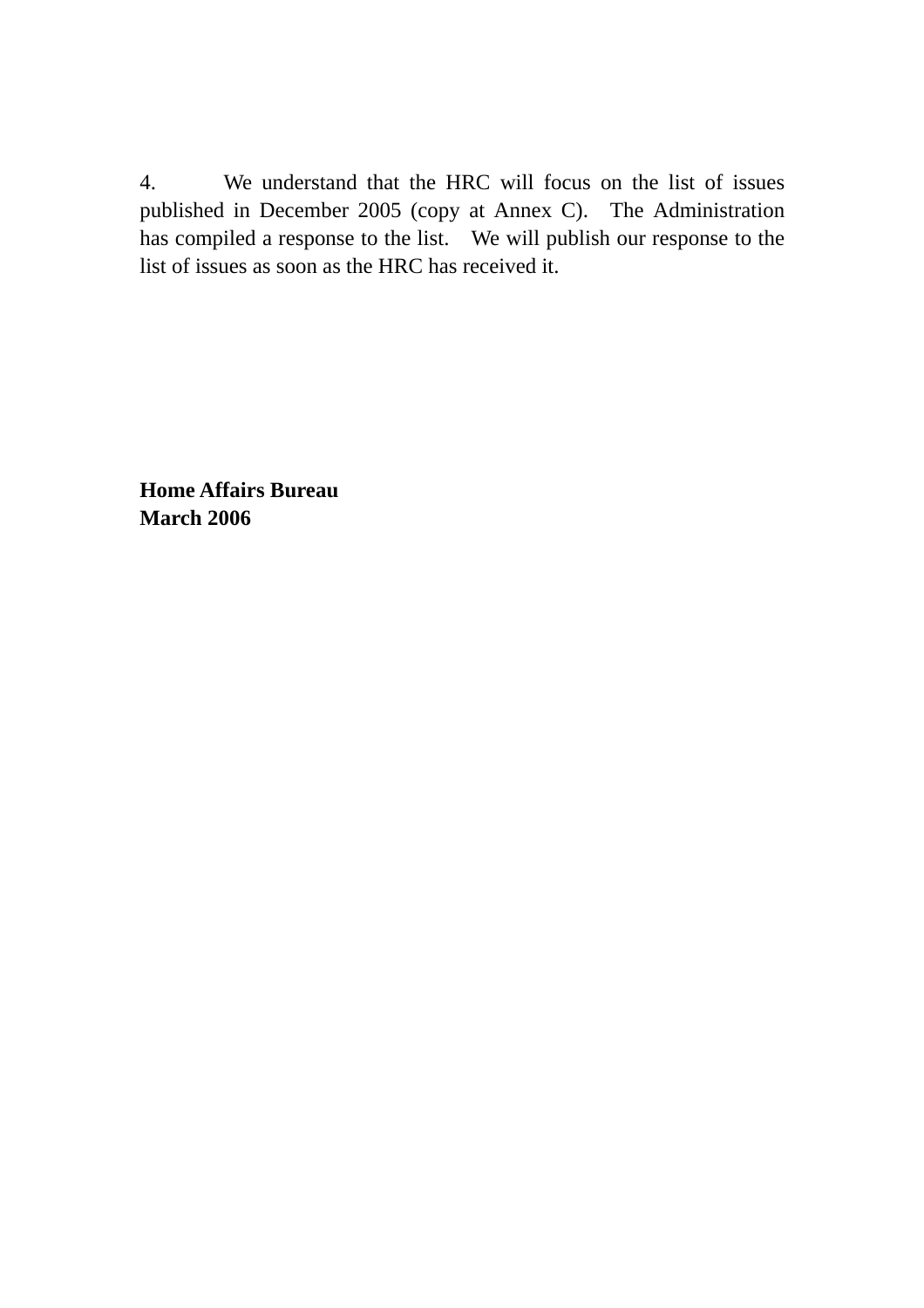**Annex A**

# UNITED CCPR

## **NATIONS**

## **International covenant on civil and political rights**

Distr. GENERAL

CCPR/C/79/Add.117 15 November 1999

Original: ENGLISH

#### CONSIDERATION OF REPORTS SUBMITTED BY STATES PARTIES UNDER ARTICLE 40 OF THE COVENANT

\_\_\_\_\_\_\_\_\_\_\_\_\_\_\_\_\_\_\_\_\_\_\_\_\_\_\_\_\_\_\_\_\_\_\_\_\_\_\_\_\_\_\_\_\_\_\_\_\_\_\_\_\_\_\_\_\_\_\_\_\_\_\_\_\_\_\_\_\_\_\_\_\_\_\_\_

#### Concluding observations of the Human Rights Committee

#### Hong Kong Special Administrative Region

1. The Committee considered the fifth periodic report of the Hong Kong Special Administrative Region (CCPR/C/HKSAR/99/1 and supplementary information CCPR/C/HKSAR/99/1/Add.1) at its 1803rd to 1805th meetings (CCPR/C/SR.1803-SR.1805), held on 1 and 2 November 1999. This report is the first submitted by the People's Republic of China after the return of HKSAR to Chinese sovereignty on 1 July 1997. The Committee adopted, at its 1810th meeting (sixtyseventh session) held on 4 November 1999, the following concluding observations.

#### A. Introduction

2. The Committee expresses appreciation to the delegation from HKSAR for the information it provided and for its willingness to submit further information in writing. It further welcomes the recognition given by the delegation to the contribution made by NGOs to the consideration of the HKSAR report.

3. The Committee thanks the People's Republic of China for its willingness to participate in the reporting procedure under article 40 of the Covenant by submitting the report prepared by the HKSAR authorities and by introducing the HKSAR delegation to the Committee. The Committee affirms its earlier pronouncements on the continuity of the reporting obligations in relation to Hong Kong.

#### B. Positive aspects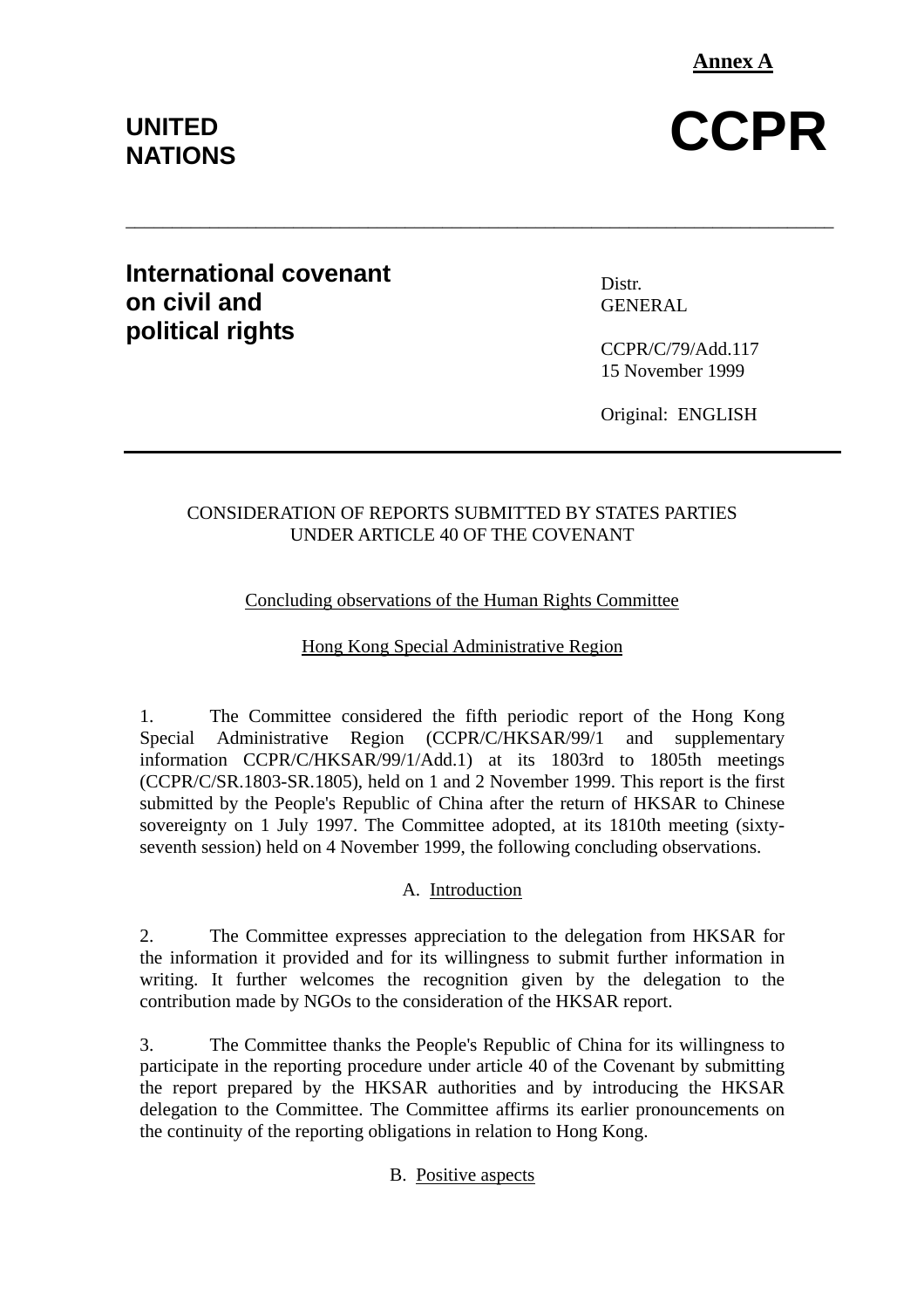4. The Committee notes that article 39 of the Basic Law provides that the provisions of the Covenant as applied to HKSAR shall remain in force and shall be implemented through the laws of HKSAR. The Committee welcomes the fact that the primacy of the Covenant is ensured in domestic legislation by a combination of articles 39 and 11 of the Basic Law.

5. The Committee welcomes the efforts undertaken by the HKSAR to give publicity to its report and its commitment to give wide dissemination to the Committee's concluding observations.

6. The Committee welcomes the efforts undertaken by HKSAR to educate civil society about human rights. In particular, the Committee welcomes the great number of training courses, workshops and seminars conducted in HKSAR for all sectors of the population, including the civil service, the judiciary, the police and the educational establishments.

7. The Committee welcomes the steps taken by HKSAR to promote gender equality through educational campaigns and appropriate legislation.

#### C. Principal subjects of concern and recommendations

8. The Committee is concerned that most of the recommendations formulated in the Committee's concluding observations (published in A/51/40, paras. 66-72; A/52/40, paras. 84-85) have not yet been implemented.

9. The Committee remains concerned that there is no independent body established by law to investigate and monitor human rights violations in HKSAR and the implementation of Covenant rights.

10. The Committee is seriously concerned at the implications for the independence of the judiciary of the request by the Chief Executive of HKSAR for a reinterpretation of article 24 (2)(3) of the Basic Law by the Standing Committee of the National People's Congress (NPC) (under article 158 of the Basic Law) following upon the decision of the Court of Final Appeal (CFA) in the Ng Ka Ling and Chan Kam Nga cases, which placed a particular interpretation on article 24 (2)(3). The Committee has noted the statement of the HKSAR that it would not seek another such interpretation except in highly exceptional circumstances. Nevertheless, the Committee remains concerned that a request by the executive branch of government for an interpretation under article 158 (1) of the Basic Law could be used in circumstances that undermine the right to a fair trial under article 14.

11. The Committee takes the view that the Independent Police Complaints Council has not the power to ensure proper and effective investigation of complaints against the police. The Committee remains concerned that investigations of police misconduct are still in the hands of the police themselves, which undermines the credibility of these investigations.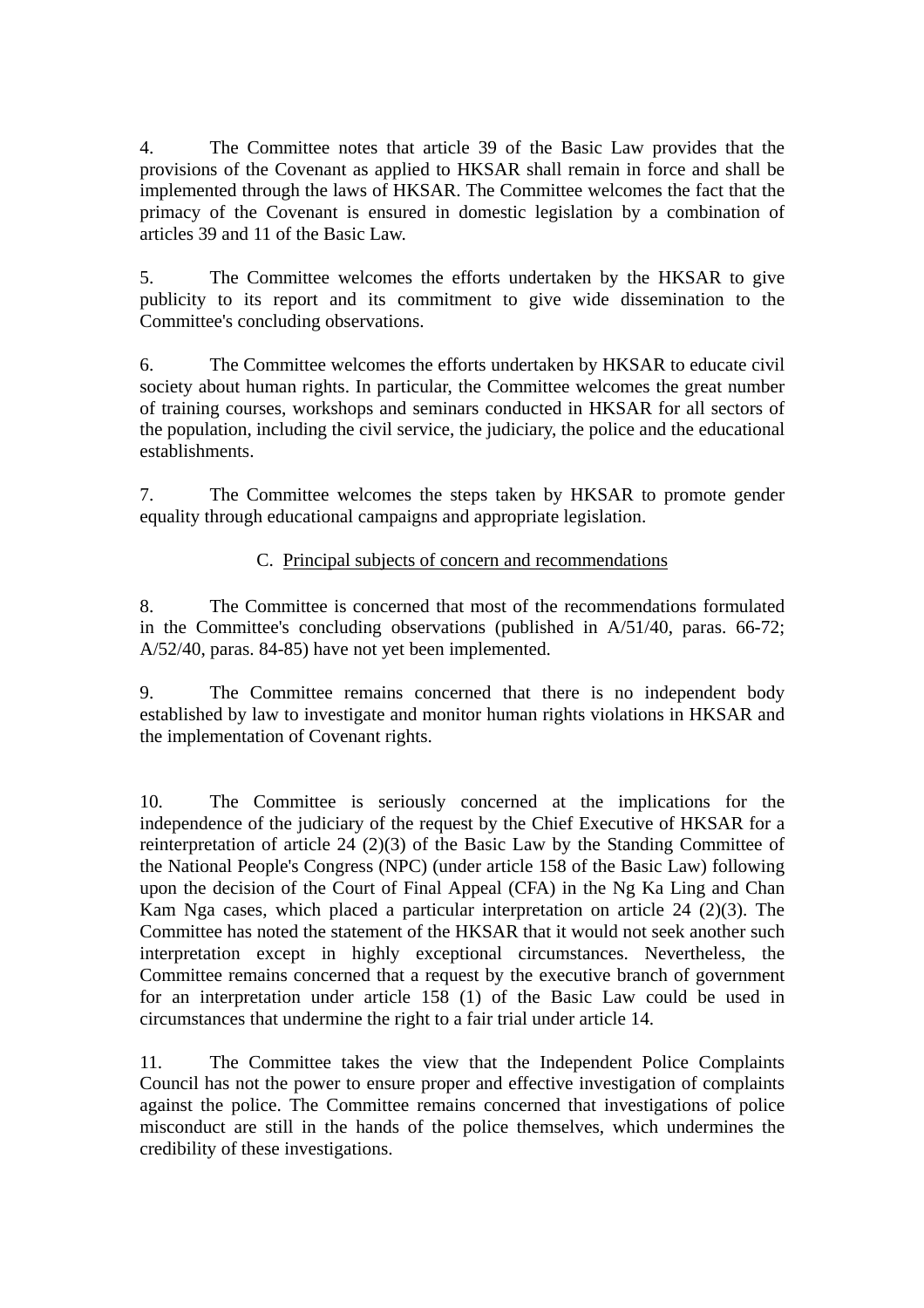The HKSAR should reconsider its approach on this issue and should provide for independent investigation of complaints against the police.

12. The Committee reiterates its concern, expressed in paragraph 19 of its concluding observations, adopted at the end of the consideration of the fourth periodic report, that the electoral system for the Legislative Council does not comply with articles 2, paragraphs 1, 25 and 26 of the Covenant. The Committee is concerned about the impending abolition of the Municipal Councils that would further diminish the opportunity of HKSAR residents to take part in the conduct of public affairs, that is guaranteed under article 25.

> The HKSAR should reconsider this step. It should take all necessary measures to maintain and strengthen democratic representation of HKSAR residents in public affairs.

13. The Committee is concerned that the Interception of Communications Ordinance, which was passed in June 1997 in order to restrict the power of the authorities to intercept communications, has not yet been brought into effect. Section 33 of the Telecommunication Ordinance and Section 13 of the Post Office Ordinance still continue to be in force, thus allowing the authorities to violate the right to privacy under article 17 of the Covenant.

> The HKSAR must ensure that its law and practice protect the rights guaranteed under article 17.

14. In the light of the fact that the Covenant is applied in HKSAR subject to a reservation that seriously affects the application of article 13 in relation to decisionmaking procedures in deportation cases, the Committee remains concerned that persons facing a risk of imposition of the death penalty or of torture, or inhuman, cruel or degrading treatment as a consequence of their deportation from HKSAR may not enjoy effective protection.

> In order to secure compliance with articles 6 and 7 in deportation cases, the HKSAR should ensure that their deportation procedures provide effective protection against the risk of imposition of the death penalty or of torture or inhuman, cruel or degrading treatment.

15. The Committee remains concerned that no legislative remedies are available to individuals in respect of discrimination on the grounds of race or sexual orientation.

> Necessary legislation should be enacted in order to ensure full compliance with article 26 of the Covenant.

16. The Committee is concerned that the educational system in HKSAR discriminates against girls in selection for secondary schools, that considerable differences exist in the earning levels between men and women, that women are under-represented in public boards and public offices, and that there is discrimination against women in the Small Home Policy.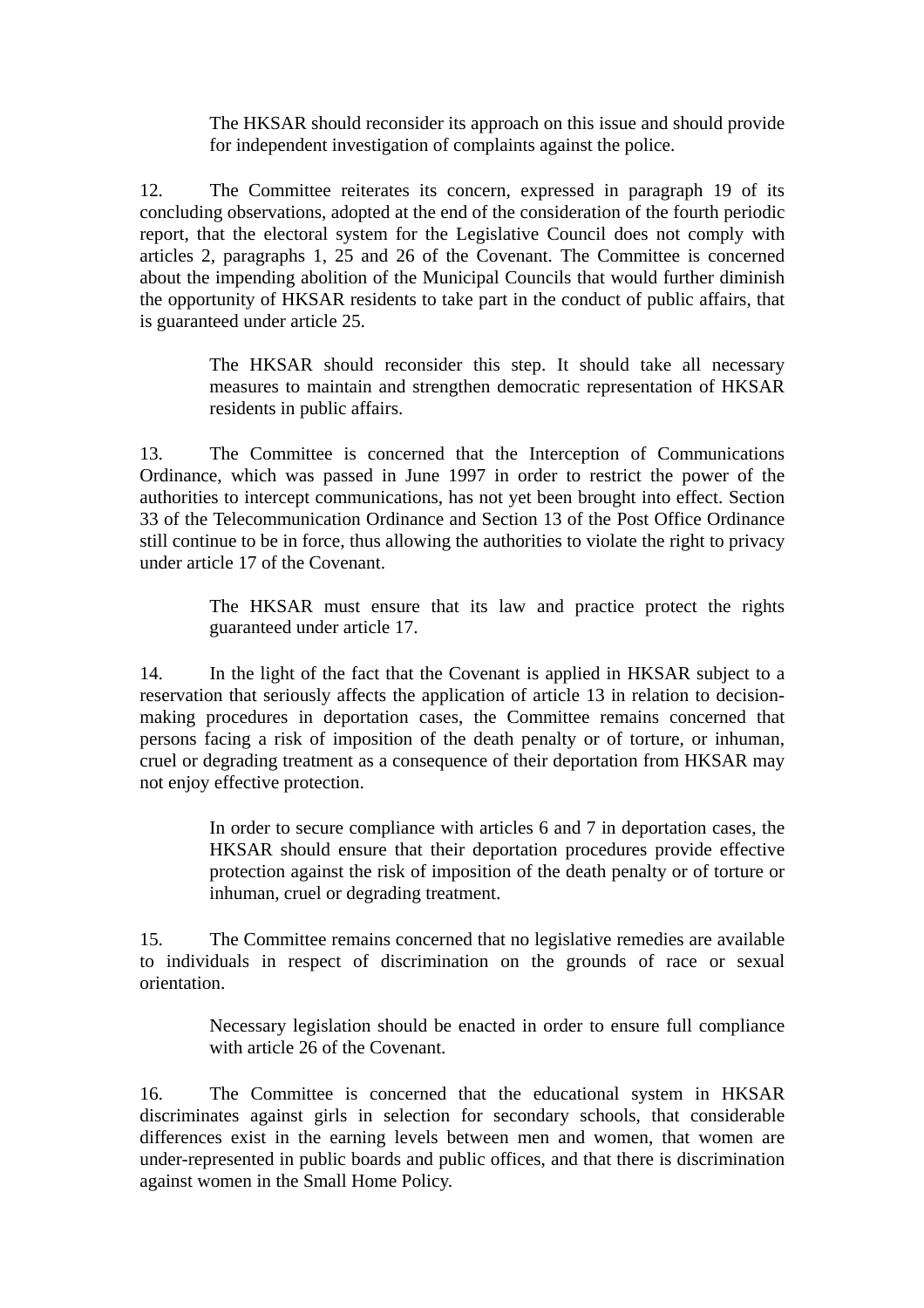The HKSAR should adopt positive measures to overcome discrimination against women and should ensure equal pay for work of equal value.

17. The Committee is concerned that the age of criminal responsibility is seven years and takes note of the statement by the Delegation that the Law Reform Commission is currently conducting a review of this matter.

> The age of criminal responsibility should be raised so as to ensure the rights of children under article 24.

18. The Committee is concerned that the offences of treason and sedition under the Crimes Ordinance are defined in overly broad terms, thus endangering freedom of expression guaranteed under article 19 of the Covenant.

> All laws enacted under article 23 of the Basic Law must be in conformity with the Covenant.

19. With regard to freedom of assembly, the Committee is aware that there are very frequent public demonstrations in HKSAR and takes note of the delegation's statement that permission to hold demonstrations is never denied. Nevertheless, the Committee is concerned that the Public Order Ordinance could be applied to restrict unduly enjoyment of the rights guaranteed in article 21 of the Covenant.

> The HKSAR should review this Ordinance and bring its terms into compliance with article 21 of the Covenant.

20. With regard to freedom of association, the Committee is concerned that the Societies Ordinance may be applied in a way to restrict unduly the enjoyment of Article 22 rights.

> The HKSAR should review this Ordinance so as to ensure full protection of the right to freedom of association, including trade union rights, under article 22 of the Covenant.

#### D. Date of examination of the sixth periodic report; dissemination of information

21. The Committee sets the date for the submission of the next periodic report as 31 October 2003. That report should be prepared in accordance with the Committee's new Guidelines (CCPR/C/66/GUI/Rev.1) and should give particular attention to the issues raised by the Committee in these Concluding Observations. The Committee urges that the text of these Concluding Observations be made available to the public as well as to the legislative and administrative authorities. It requests that the next periodic report be widely disseminated among the public, including civil society and non-governmental organizations operating in HKSAR.

------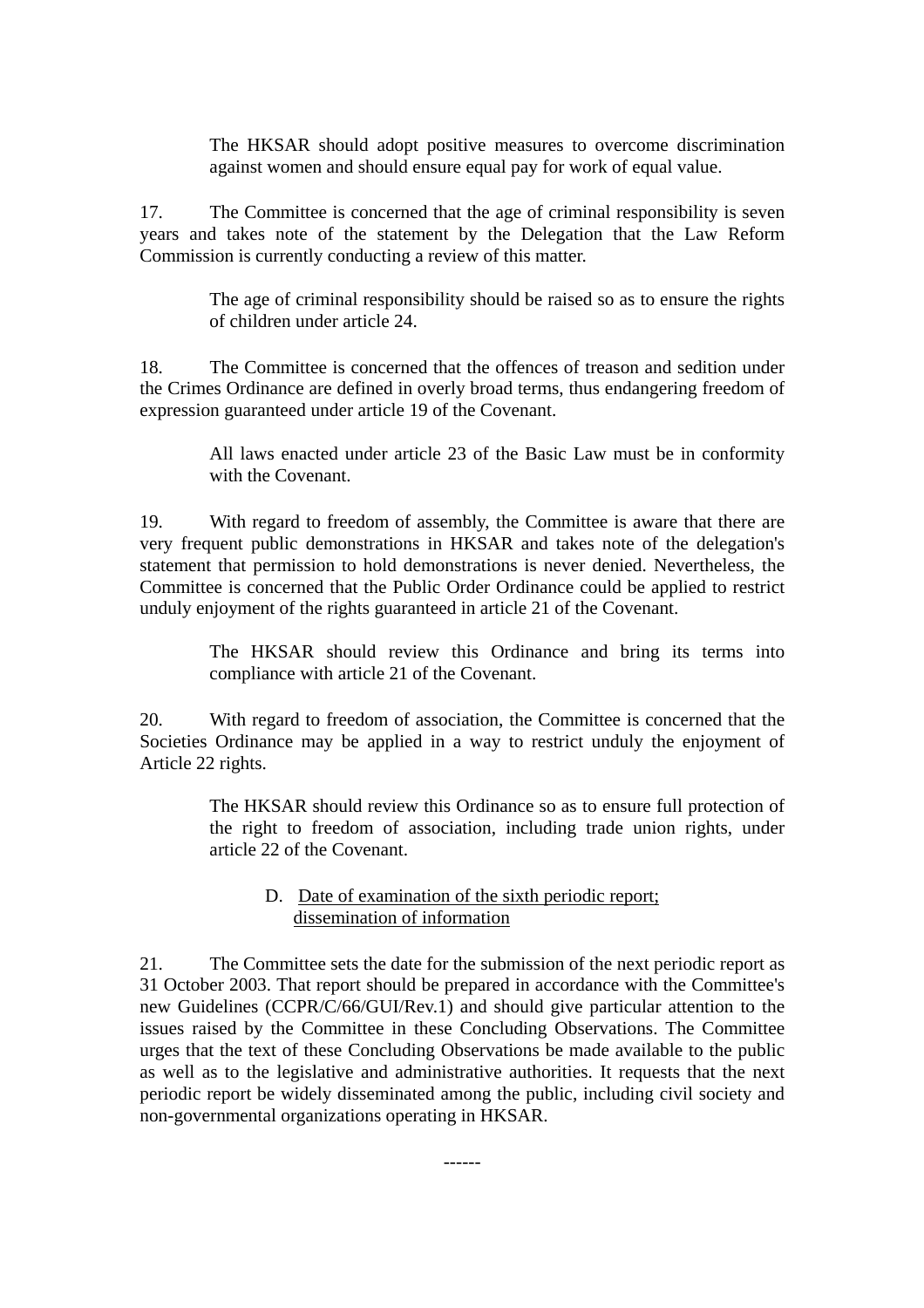**Hearing on the Second Report in the light of the International Covenant on Civil and Political Rights (20 & 21 March 2006)** 

## **Government of the Hong Kong Special Administrative Region Delegation List**

| 1. | <b>Name</b><br>Mr FISHER Stephen Frederick<br>(Leader) | <b>Title</b><br>Deputy Secretary for Home Affairs<br>Home Affairs Bureau                                             |
|----|--------------------------------------------------------|----------------------------------------------------------------------------------------------------------------------|
| 2. | Mr ALLCOCK Robert Charles<br>(Deputy leader)           | <b>Solicitor General</b><br>Department of Justice                                                                    |
| 3. | Mr LAI Yee Tak, Joseph                                 | Deputy Secretary for<br><b>Constitutional Affairs</b>                                                                |
| 4. | Ms SO Ka Pik, Linda                                    | <b>Constitutional Affairs Bureau</b><br><b>Principal Assistant Secretary</b><br>(Security)<br><b>Security Bureau</b> |
| 5. | Mr WONG Sze Ping, Charles                              | <b>Principal Assistant Secretary</b><br>(Security)<br><b>Security Bureau</b>                                         |
| 6. | Miss YEUNG Wai Sum, Amy                                | <b>Assistant Secretary for Home</b><br><b>Affairs</b><br><b>Home Affairs Bureau</b>                                  |
| 7. | Ms TONG Man Kwong, Cynthia                             | Principal Information Officer<br><b>Home Affairs Bureau</b>                                                          |
| 8. | Ms LAI Yuen Man                                        | <b>Government Counsel</b><br>Department of Justice                                                                   |
| 9. | Miss CHUI Sze Man, Stella                              | <b>Information Officer</b><br><b>Constitutional Affairs Bureau</b>                                                   |

**Home Affairs Bureau March 2006**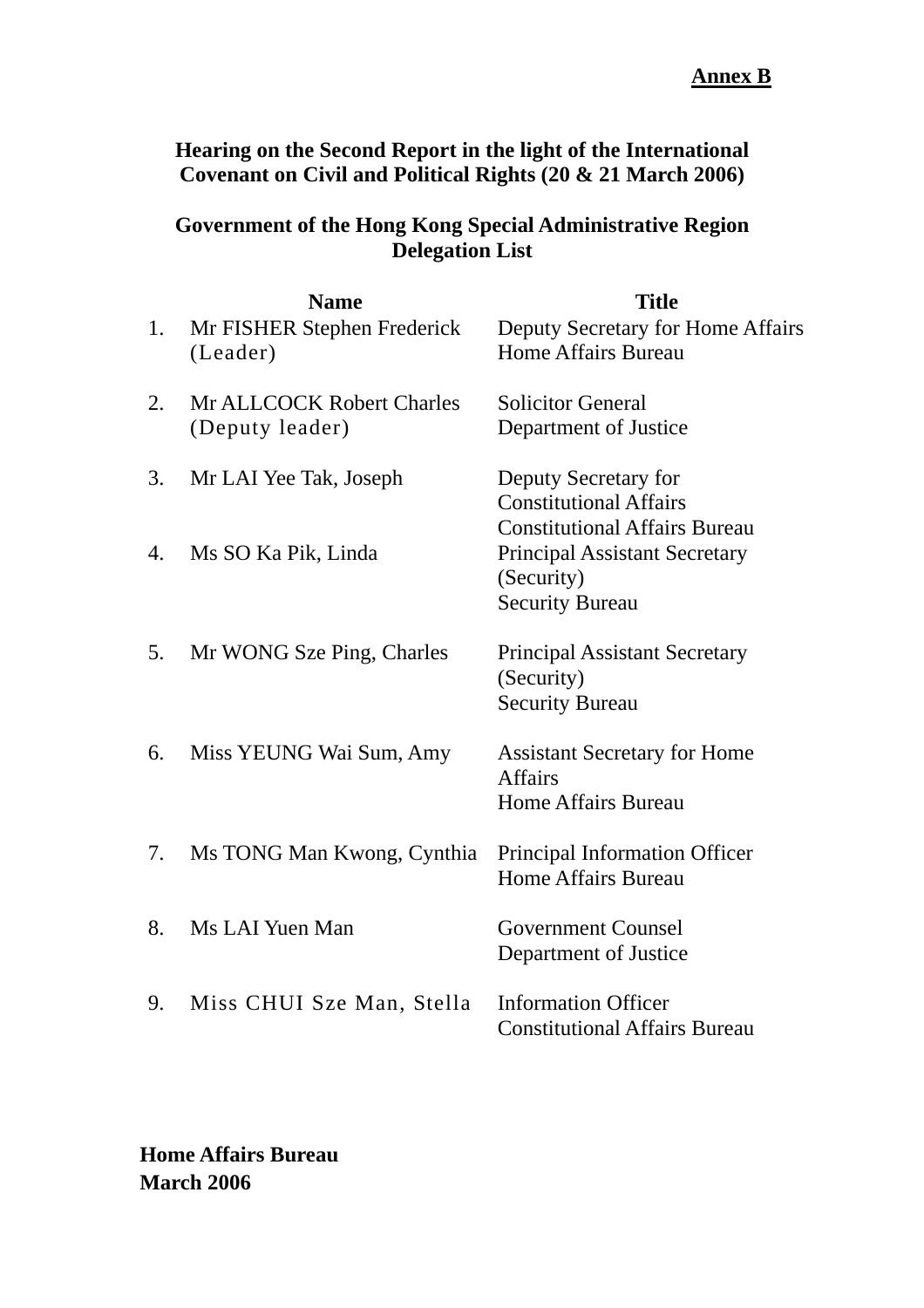



**International covenant on civil and political rights** 

Distr. GENERAL

CCPR/C/HKG/Q/2 7 December 2005

Original: ENGLISH

HUMAN RIGHTS COMMITTEE

#### **List of issues to be taken up in connection with the consideration of the second periodic report of HONG KONG SPECIAL ADMINISTRATIVE REGION OF THE PEOPLE'S REPUBLIC OF CHINA**

#### **Constitutional and legal framework within which the Covenant is implemented and conformity of laws with it (art. 2)**

1. Please provide information on the re-interpretation of the Basic Law provisions (annex I and II), issued by the Standing Committee of the National People's Congress (NPC) on 6 April and 26 April 2004, particularly in terms of its impact for the authority of the HKSAR courts and the principle of universal suffrage in the elections of the Chief Executive and the Legislative Council in 2007 and 2008. How is this interpretation consistent with the Standing Committee's obligation to respect civil and political rights in HKSAR?

2. In view of comments provided by the HKSAR government in paragraphs 76 to 78 of the report (CCPR/C/HKG/2005/2), please explain whether it has taken, or envisages to take, any steps to establish a national human rights institution in conformity with the Paris Principles, as well as to extend the mandate of the Ombudsman over the police and the Independent Commission against Corruption.

3. Please elaborate on the 2002 review of the Equal Opportunities Commission (EOC) (paragraph 79 of the report) and provide information on the refusal to appoint an independent panel to investigate the alleged EOC incident of July 2003. What steps do the HKSAR authorities intend to take towards setting up a more transparent mechanism for the appointment of EOC chairpersons and members?

4. Please provide information on the status of the National Security Bill, introduced in February 2003 under article 23 of the Basic Law and withdrawn on 5 September 2003. Does the HKSAR government plan to reintroduce any elements of this bill? If so, when and what measures have been taken, or are envisaged, to ensure compatibility of these elements with the Covenant.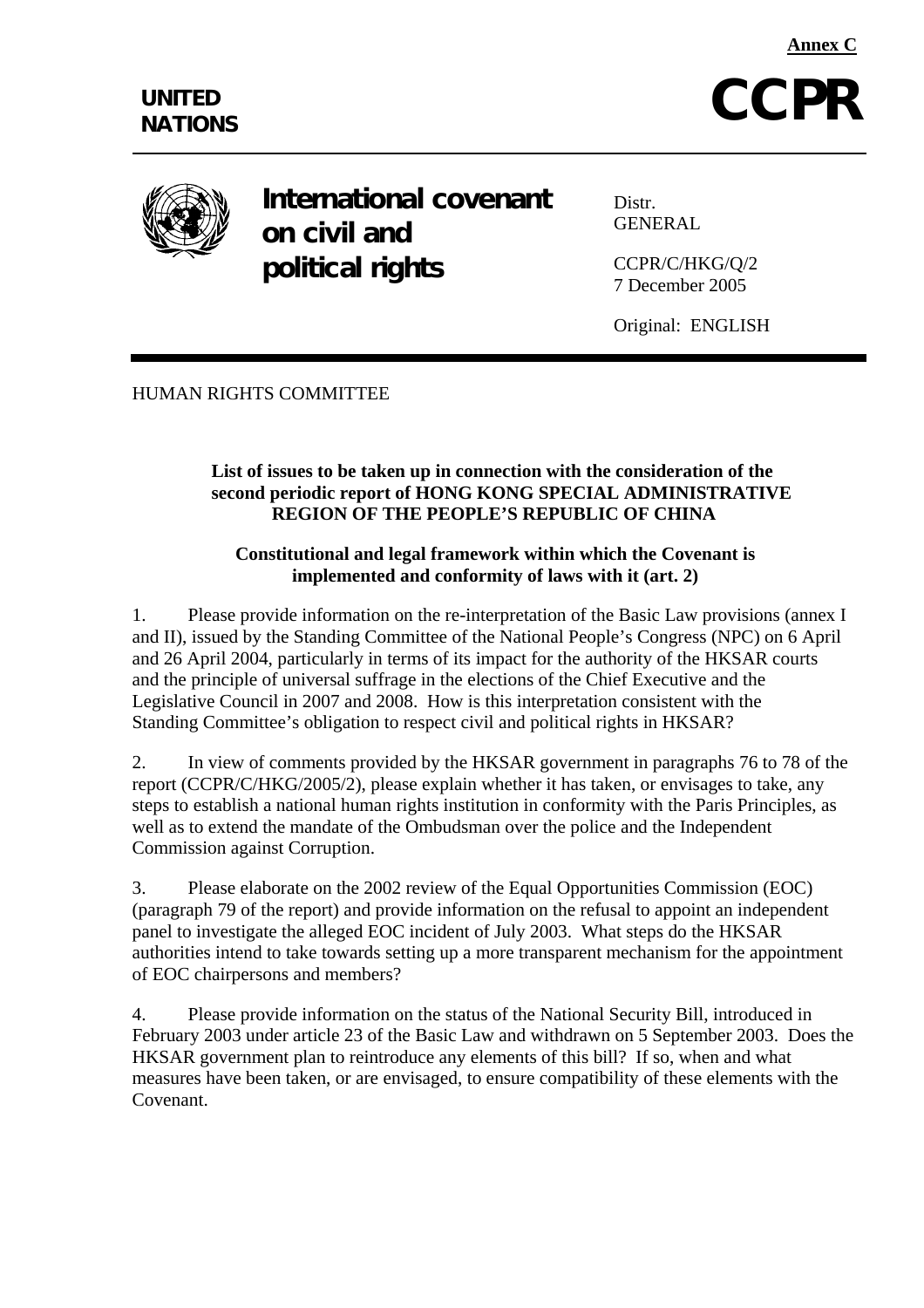#### **Principles of gender equality and non-discrimination; freedom from torture and cruel, inhuman or degrading treatment; right to be free of arbitrary arrest and detention; security of the person and protection from arbitrary arrest; treatment of prisoners and other detainees (arts. 3, 7, 9, 10 and 26)**

5. What measures has the HKSAR government taken to combat violence against women, including domestic and sexual violence?

6. Please provide further information on the notification system set up to assist HKSAR residents detained in mainland China (paragraph 198 of the report).

#### **Prohibition of slavery or forced or compulsory labour (art. 8)**

7. Please provide information on legal proceedings, if any, instituted against traffickers in human beings, on the penalties imposed, on the protection of victims and redress granted to them.

#### **Right to privacy; right to freedom of thought, conscience and religion; right to freedom of opinion and expression, peaceful assembly and association (arts. 17, 18, 19, 21 and 22)**

8. Please provide information about the extent to which the Telecommunications Ordinance, the Post Office Ordinance and the Interception of Communications Ordinance are in compliance with articles 17 and 19 of the Covenant, as well as details on the announced review of regulations under the Interception of Communications Ordinance (paragraph 248 of the report).

9. Please comment on reports of allegedly increasing self-censorship by the media in the wake of the so-called "patriotism campaign" of April 2004, criticism from the mainland officials, and threats from the triads against leading media figures that were reportedly not acted upon by the HKSAR authorities. Please provide information on policies to ensure compliance with article 19 of the Covenant.

10. Please provide information on the reported raid against the premises of seven news agencies and their journalists' homes by the Independent Commission against Corruption (ICAC) on 24 July 2004, which the Court of First Instance found to be "wrong in fact and in law" in a judgement in August 2004. What is the effect on the freedom of the press of the Court of Appeal's ruling, which dismissed the ICAC appeal on technical grounds in October 2004, but concluded that ICAC had acted lawfully? Please elaborate on the monitoring role of the Independent Commission against Corruption Complaints Committee (paragraph 51 of the report).

11. According to information before the Committee, there are reports of academics based in Hong Kong detained by the mainland security agents for political reasons, and that the government of the Special Administrative Region has not intervened. In this respect, please elaborate on the steps taken by the HKSAR authorities to protect academic freedoms, enshrined in article 34 of the Basic Law and provided for by article 19 of the Covenant.

12. Please provide information on the extent to which the provisions concerning treason and sedition under the Crimes Ordinance is in compliance with article 19 of the Covenant. Please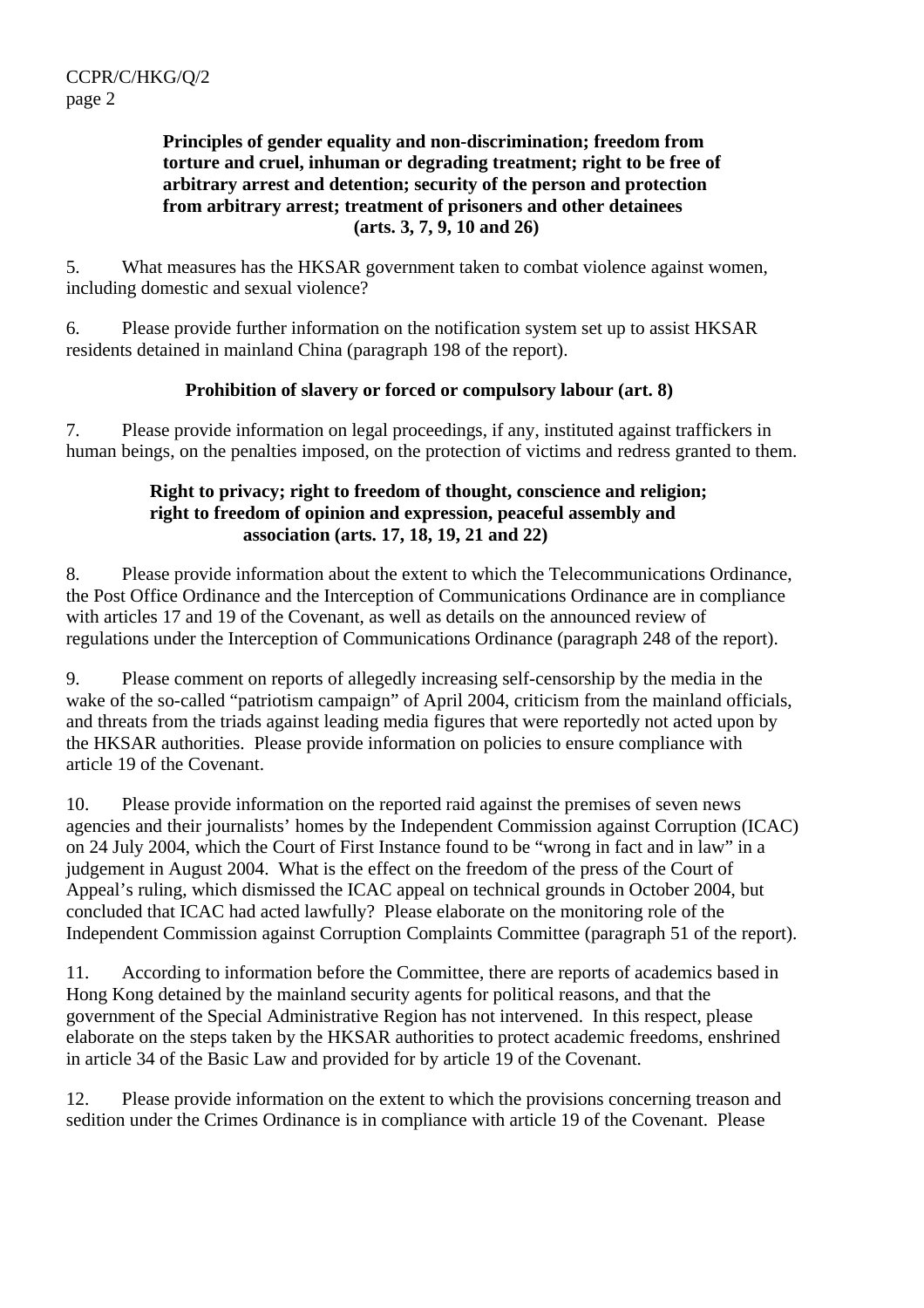indicate what measures have been taken to implement the Committee's previous concluding observations on this issue.

13. Please provide information on whether the HKSAR authorities intend to amend the Societies Ordinance to replace the current compulsory registration system, which makes the establishment of associations conditional on government approval, with a system of notification. Please provide statistical information on the number of registration requests refused on the grounds of national security, public safety, public order, or the protection of the rights and freedom of others.

14. Please comment on information before the Committee that police authorities have used the "notice of no objection" procedure under the Public Order Ordinance to make it more difficult for groups to obtain permissions for marches, demonstrations and rallies, and to arrest journalists and students during peaceful protests. Please elaborate on the conditions and/or penalties imposed on such protestors. What types of application for public demonstrations have been rejected for reasons of "national security", "public order", or their subject matter?

15. According to information before the Committee, restrictions have been placed on Falun Gong practitioners in HKSAR (including limited use of public facilities, denial of entry into HKSAR to followers based outside the Region, and public warnings by officials). Please comment and provide information on the compatibility of these restrictions with articles 18, 19 and 21 of the Covenant.

16. Please explain how the absence of an institutional framework for union recognition and collective bargaining is compatible with article 22 of the Covenant.

#### **Expulsion of aliens; right to enter one's own country; protection of the family and children (arts. 12, 13, 23, 24)**

17. Please provide additional information on the powers of the Chief Executive to issue a removal order or a deportation order according to the relevant provisions of the Immigrations Ordinance. For the purposes of a removal order (Section 19.1 (a)), who qualifies as an "undesirable immigrant"? What criteria are used by the Chief Executive to determine whether the deportation of an immigrant is "conducive to the public good" (Section 20.1)?

18. Please elaborate on the status of refugees or asylum-seekers on the HKSAR territory since the government's elimination of the temporary protection policy, and provide information on the requests received and granted by the Director of Immigration. Please explain how the HKSAR authorities have given effect to the Court of Final Appeal's judgement of 8 June 2004 in